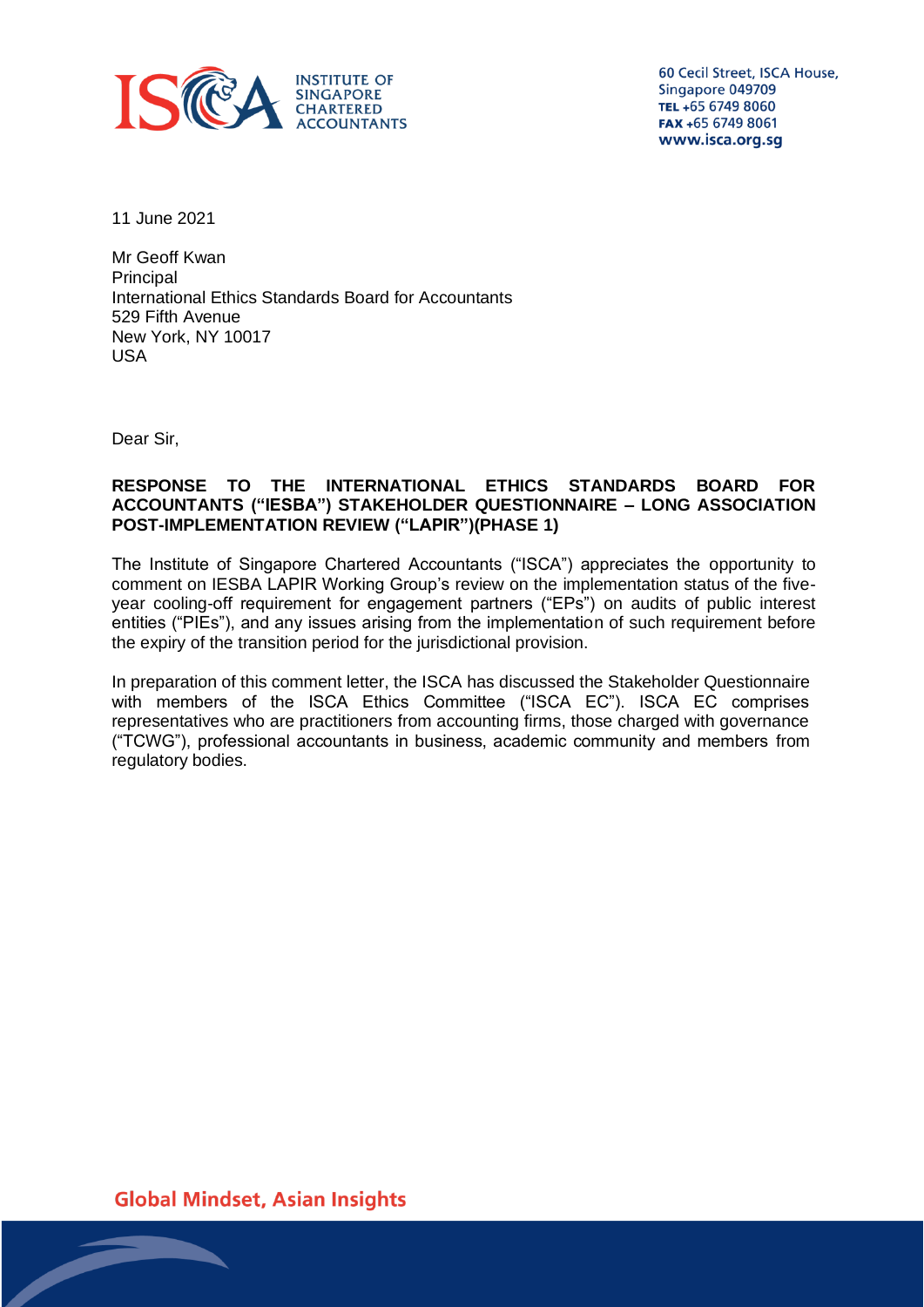# **Part A – Demographic Information**

**Question 1: Please indicate the geographical profile which best represents your situation, i.e., from which geographical perspective are you providing your responses?** 

- **Global**
- **Regional (Please specify)**
- **Multiple jurisdictions (Please specify)**
- **Single jurisdiction (Please specify)**

Single jurisdiction – Singapore.

**Question 2: Please indicate the stakeholder group to which you belong, i.e., from which perspective are you providing your responses?** 

- **National Standard Setters or Professional Accountancy Organizations (Complete Part B)**
- **Regulators or Audit Oversight Bodies (Complete Part C)**
- **Auditors or Audit Firms (Complete Part D)**
- **Others (e.g., investors or other users of financial statements, those charged with governance, preparers, academics) (Complete Part E)**

We are providing our responses from the perspective of a National Standard Setter (for Ethics Pronouncement 100 *Code of Professional Conduct and Ethics* ("EP 100")) and Professional Accountancy Organisation. We set standards and guidance relating to professional ethics which are issued as Ethics Pronouncements.

ISCA issues EP 100 which is modelled after the International Code of Ethics for Professional Accountants (including International Independence Standards) issued by IESBA.

# **Question 3: Please provide the following information about your organization (if applicable) and other contact information:**

- **Your organization's name (or leave blank if you are completing the questionnaire in your personal capacity)**
- **Your name and job title/role**
- **Your email address**

Organisation name: ISCA

Name: Ms Lim Ju May

Job title: Deputy Director TECHNICAL: Financial & Corporate Reporting; Ethics & Specialised Industries; Audit & Assurance

Email: [jumay.lim@isca.org.sg](mailto:jumay.lim@isca.org.sg)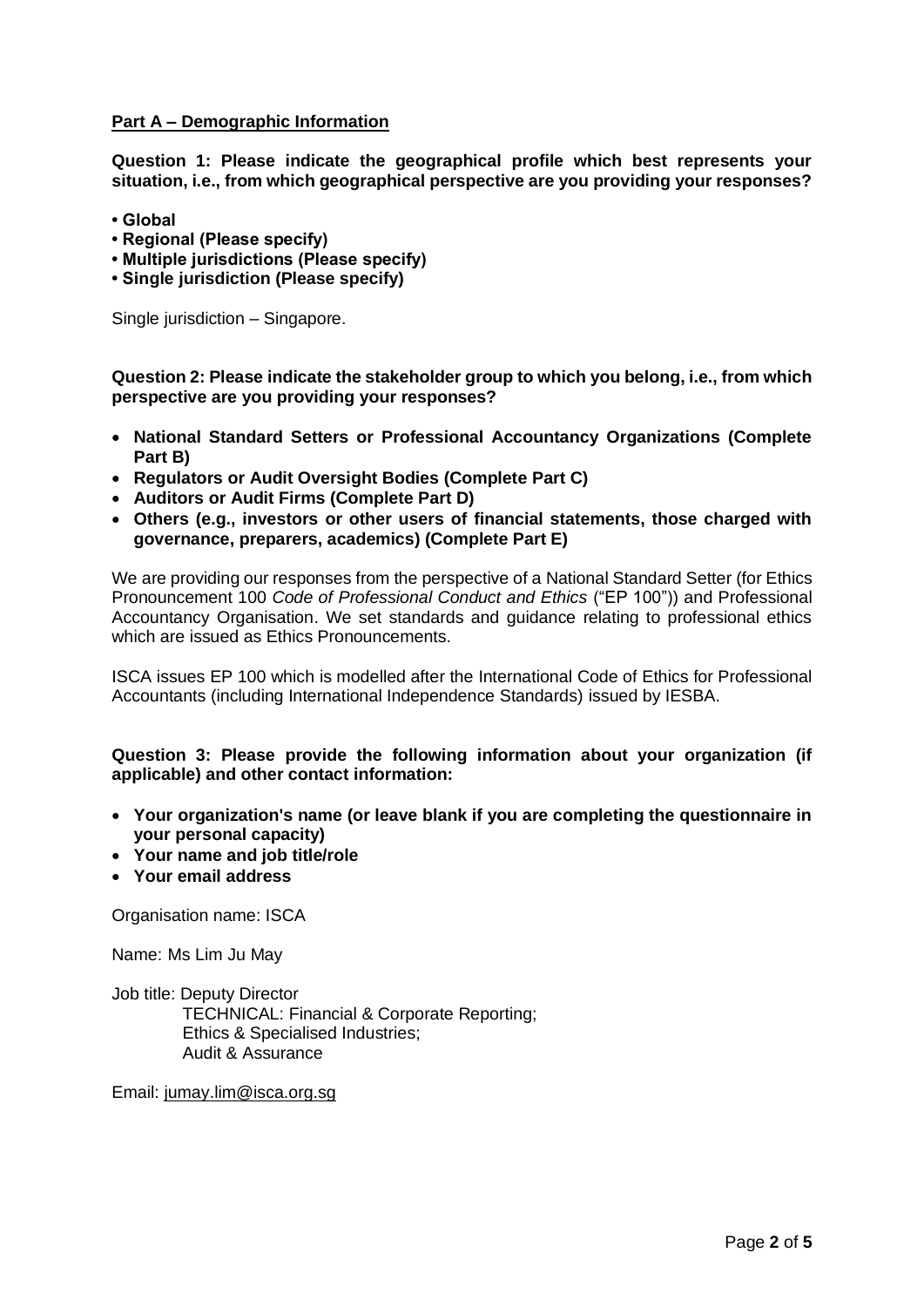# **Part B – National Standard Setters or Professional Accountancy Organisations**

**Question 1:** 

- **(a) Has a cooling-off period of five years for engagement partners (EPs) on audits of public interest entities (PIEs) been implemented in your jurisdiction in accordance with Section 540 of the Code?**
- **(b) If so, were any substantial issues encountered as a result of its implementation?**
- (a) Yes.
- (b) None noted.

#### **Question 2:**

- **(a) Has a cooling-off period of five or more years for EPs been implemented in your jurisdiction otherwise than by adoption of the Code, e.g., by law or regulation or through a different ethical framework?**
- **(b) If so, are there any significant differences between those requirements and the requirements of Section 540? For example, does the cooling-off period apply to EPs on audits of all PIEs or only listed entities?**
- (a) No.
- (b) Not applicable.

**Question 3: If the cooling-off period for EPs on audits of PIEs in your jurisdiction is shorter than five years, is this because jurisdiction:** 

- **(a) Has applied the jurisdictional provision (paragraph R540.19 of the Code)? or**
- **(b) Is required to comply with a different regime to address the threats created by long association that permits a cooling-off period that is shorter than five years? If so, please describe the regime.**

Yes, Singapore has applied the jurisdictional provision in paragraph R540.19 of the Code. Accordingly, the cooling-off period for EPs will be 3 years for the audits of financial statements for periods beginning **prior to** 15 December 2023.

For the audits of financial statements for periods beginning **on or after** 15 December 2023, the transitional provision is no longer applicable, and the cooling-off period will be 5 years.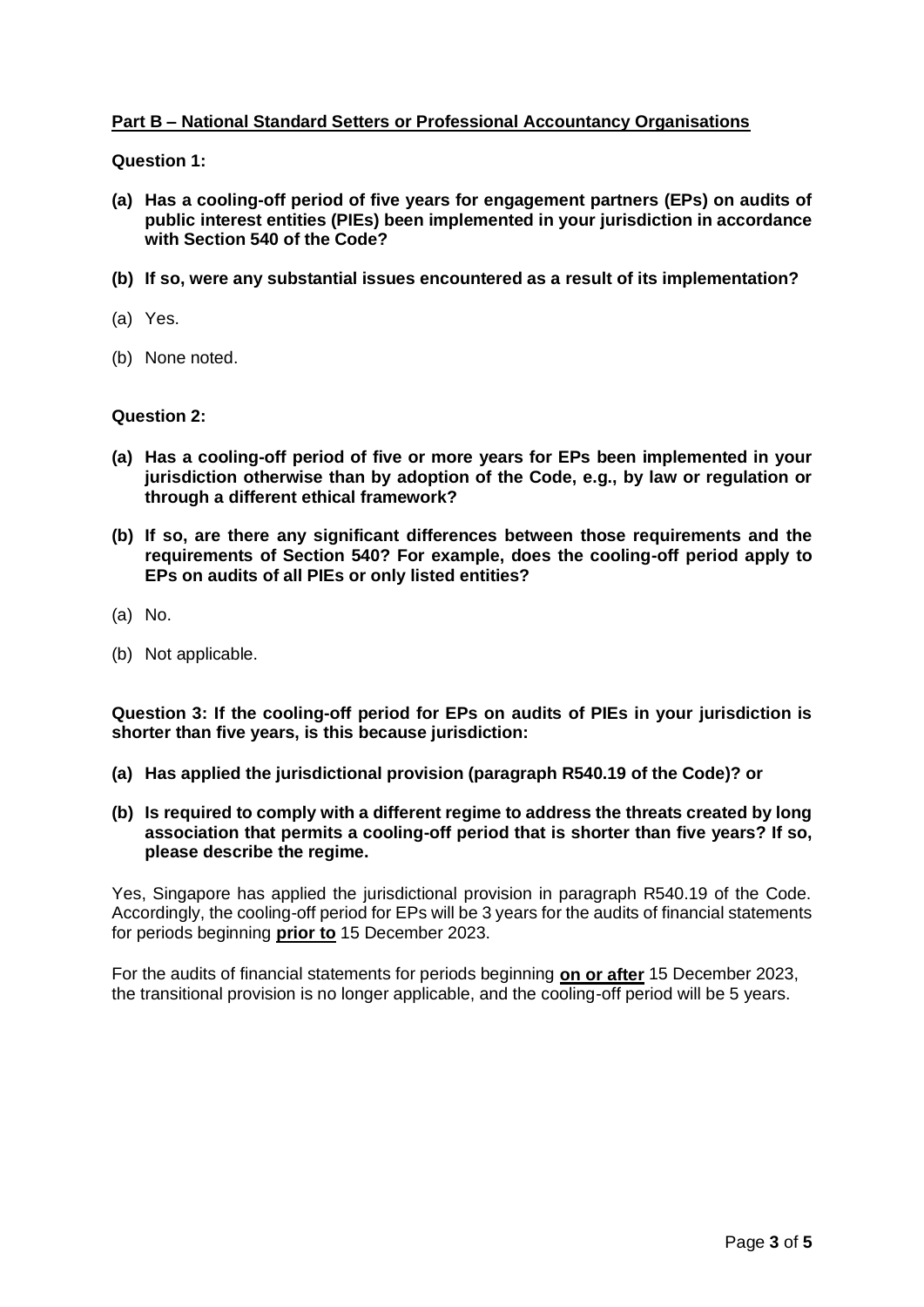**Question 4: If your jurisdiction has applied the jurisdictional provision in the Code (paragraph R540.19):** 

- **(a) What cooling-off period is in effect?**
- **(b) Has consideration been given to the implications of the expiry of the jurisdictional provision for audits of financial statements for periods beginning on or after December 15, 2023?**

**If so, does your jurisdiction intend that a five-year cooling-off period should apply from December 15, 2023?**

- **(c) What potential issues, if any, are expected to arise from the five-year cooling-off period becoming effective?**
- (a) Please see our response to Question 3 in Part B.
- (b) Yes, we will apply a five-year cooling-off period from audits of financial statements for periods beginning on or after 15 December 2023.
- (c) COVID-19 has resulted in a significant reduction in mobility between and within countries, whether due to border restrictions, people wanting to stay close to look after family and other reasons.

The ability of audit firms to move appropriately qualified individuals to service entities has been restricted and this is likely to continue well into 2022 and even 2023. This inhibits the ability to plan for this significant change on 15 December 2023.

In addition, we note that IESBA proposed an effective date of 15 December 2024 for the PIE project revisions based on the IESBA's Exposure Draft on *Proposed Revisions to the Definitions of Listed Entity and Public Interest Entity in the Code*.

An expanded PIE definition coupled with the implementation of a five-year cooling-off period will add business complexity and costs as the number of entities impacted will increase significantly, particularly for highly specialised industries.

We wish to highlight that a hard-line five-year cooling-off period does not allow any flexibility to deal with this issue and could cause unintended consequences in terms of availability of appropriately qualified partners.

As such, we propose for IESBA to consider extending the three-year transition rule for another 3 years to 2026 to enable the above issues to be addressed.